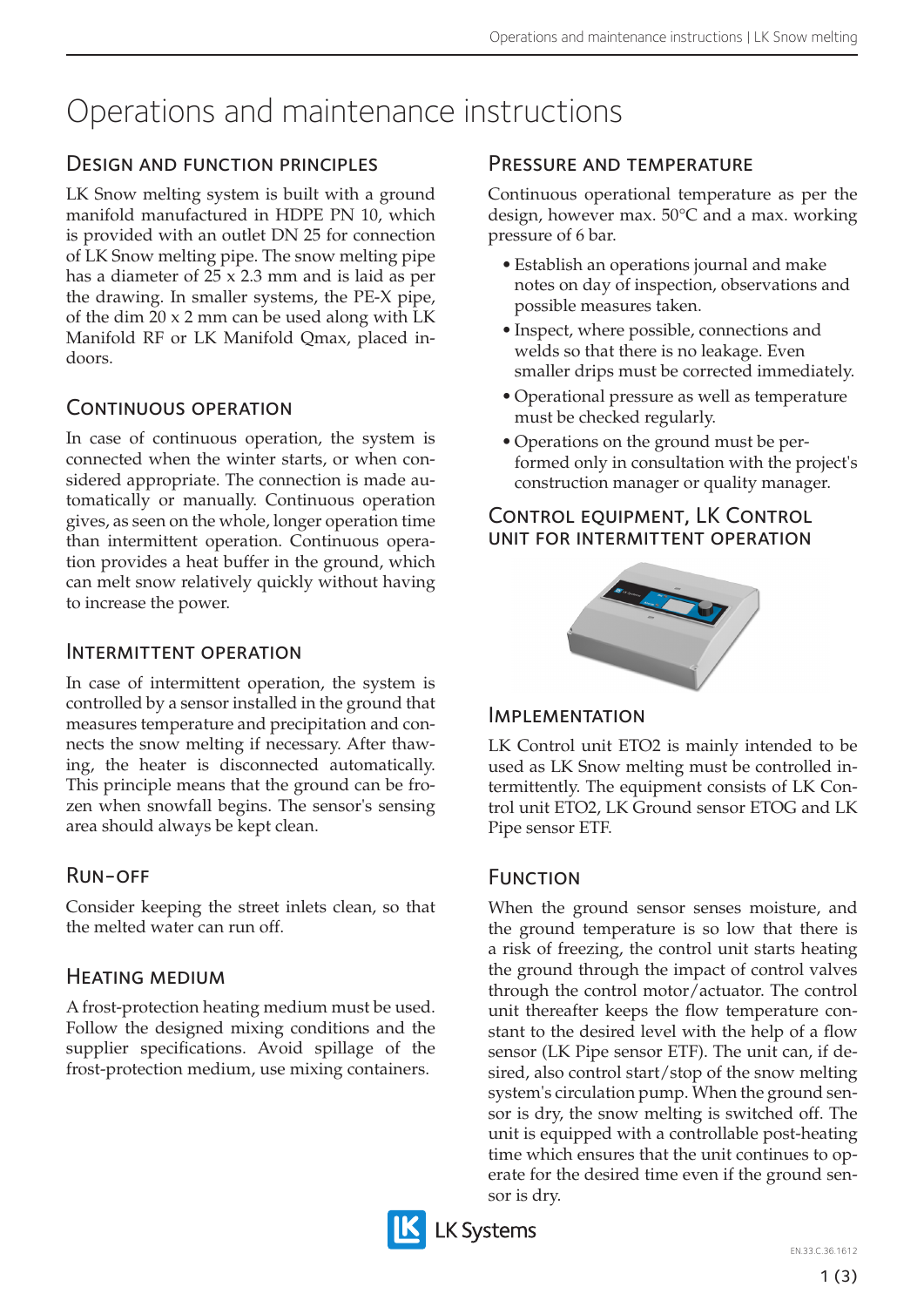The control unit can also be used to send start/ stop signals to external control equipment, for example a BMS. In such a case, no flow sensor is connected rather the unit is instead adjusted via the menu to this function, read more in the main instruction.

LK Control Unit ETO2 offers the following:

- Energy effective control of the snow melting system
- Simple menu management
- Clear background-lit display
- Alarm relay

# LK Ground sensor ETOG



#### Function

LK Ground sensor ETOG senses both the temperature and moisture. Usually, it is enough to connect one LK Ground sensor ETOG to the control unit but in some cases, two ground sensors may be required to achieve a satisfactory function, for example a ground area that stretches around the building and thereby extends to both the North and South locations.

Before each season, the sensor must be checked and cleaned, where necessary.

# LK Pipe sensor ETF



#### Function

LK Pipe sensor senses a temperature on the snow melting system's supply pipe so that the control unit can control or maintain the supply temperature at the set level.



# **ACTUATOR**

LK Control unit ETO2 sends control signals to impact a 0 to 10 voltage actuator (24 V AC 0-10 V, not an LK item).

### Pump relay

The control unit is equipped with three potentialfree relays (not powered), which if necessary, can start/stop the system's primary/secondary pumps or be used to start/stop the external control equipment.

#### Normal view

When the unit is connected to the power source, the display shows a normal view with information on the unit's operation mode. When the MF button is pressed once, the display shows more detailed information about the operation mode. See below a compilation of the information that is displayed in the normal view.

| Text in display    | <b>Explanation</b>                                                                                                                                                                   |
|--------------------|--------------------------------------------------------------------------------------------------------------------------------------------------------------------------------------|
| ZONE <sub>1</sub>  | $ON =$ Heating activated for zone 1.<br>OFF = Heating deactivated for zone 1.                                                                                                        |
| <b>ZONE 2</b>      | $ON =$ Heating activated for zone 2.<br>ON = Heating deactivated for zone 2.                                                                                                         |
| <b>SENSOR 1</b>    | Shows the ground temperature for<br>ground sensor 1. Note! Does not show<br>the air temperature.                                                                                     |
| <b>SENSOR 2</b>    | Shows the ground temperature for<br>ground sensor 2. Note! Does not show<br>the air temperature.                                                                                     |
| MOIST <sub>1</sub> | Moisture status for sensor 1, YES, NO<br>or blank value. Blank value is displayed<br>if the temperature is above the set start<br>value or if the unit goes in the Afterrun<br>mode. |
| MOIST <sub>2</sub> | Moisture status for sensor 2, YES, NO<br>or blank value. Blank value is displayed<br>if the temperature is above the set start<br>value or if the unit goes in the Afterrun<br>mode. |
| <b>OUT TEMP</b>    | Outdoor air temperature is not used for<br>snow melting.                                                                                                                             |
| SUPPLY W.          | Temperature of the supply water.                                                                                                                                                     |
| <b>RETURN W.</b>   | Temperature of the return pipe water.                                                                                                                                                |